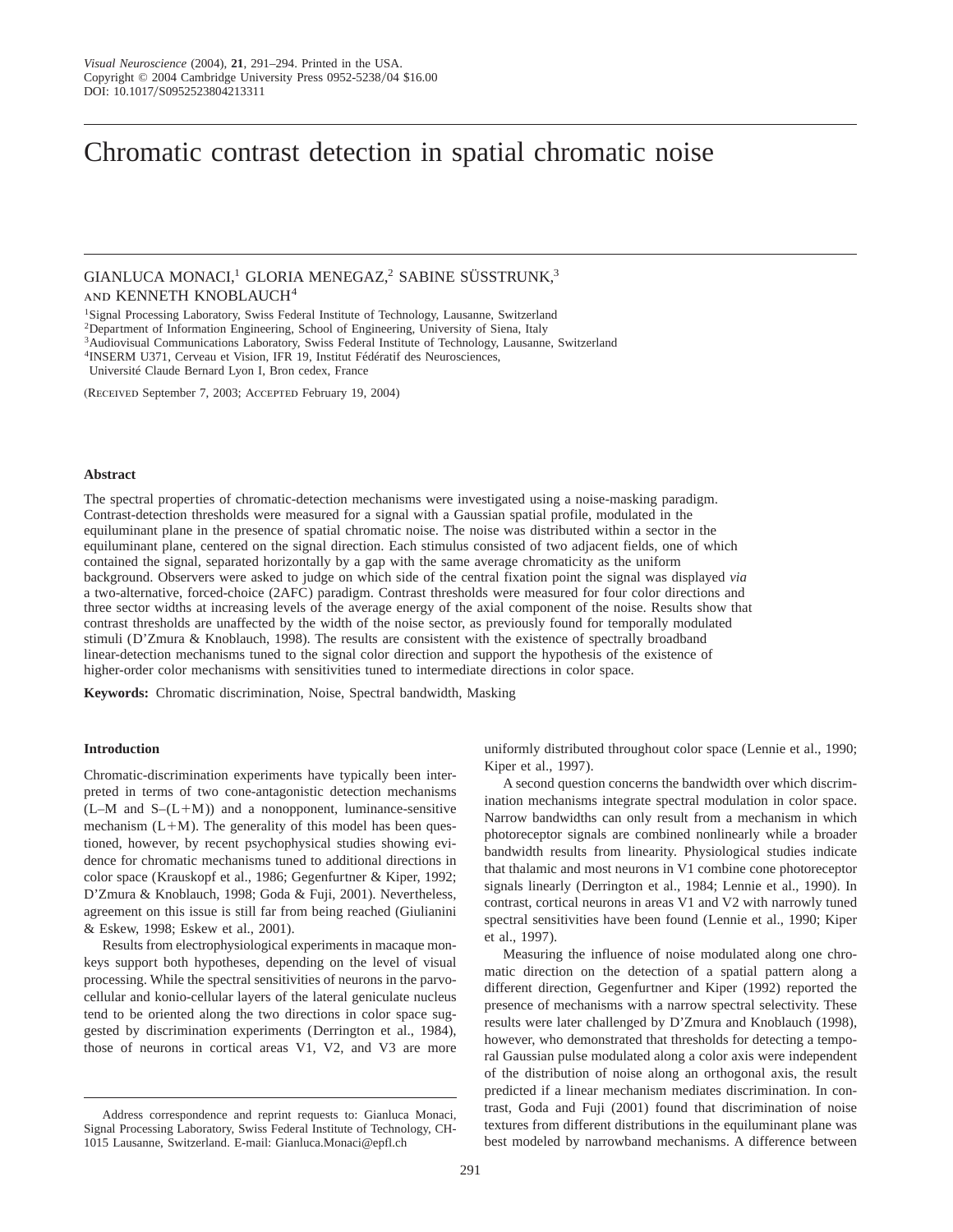these latter two studies is in whether chromatic differences were discriminated over time or space. Cardinal and Kiper (2003), however, studying the detection of chromatic Glass patterns obtained results similar to those of D'Zmura and Knoblauch (1998).

The above results motivated us to reexamine the sectored-noise masking paradigm of D'Zmura and Knoblauch with the signal and the noise being distributed over space rather than time. We also introduce a nested statistical model for evaluating the linear mechanism hypothesis. The results obtained show that the mechanisms for color detection are insensitive to the variation of sector width of the masking noise. The human visual system seems to mediate the detection of chromatic spatial patterns through linear, broadbanddetection mechanisms tuned to the direction of the signal in color space.

### **Materials and methods**

#### *Subjects*

The experiments were performed by two color-normal observers (ages 26 and 35 years) both well practiced in the psychophysical task, having participated in an extensive pilot procedure to choose appropriate experimental parameters.

#### *Apparatus*

Images were displayed on a Barco PCD 321 Plus 21-inch monitor driven by a standard video board with 8-bit digital-to-analog converter controlled by a Pentium III computer. Stimuli were created with MatLab 6.1 and displayed using WinVis for Windows. The characteristics of the phosphors were measured with a Minolta CS-1000 spectroradiometer and the monitor was linearized *via* gamma-corrected look-up tables. Observers performed the experiments at a distance of 50 cm from the screen.

#### *Stimulus*

The stimulus was a 10.5  $\times$  5 deg rectangular field of mean luminance 44  $\text{cd/m}^2$  and CIE 1964 chromaticity coordinates  $(x, y) = (0.31, 0.32)$  with a black fixation point at the center. A 0.5-deg-width vertical strip in the center separated two 5  $\times$ 5 deg fields of spatial noise. At the viewing distance, the resolution was approximately 2 min per pixel, and the noise elements subtended 18 min of visual angle  $(9 \times 9)$  pixels). A spatially, isotropic Gaussian modulation ( $\sigma = 1.25$  deg, truncated at  $\pm 2\sigma$ ) along a chromatic axis was added to one side of the display, chosen randomly on each trial.

Chromatic properties of the stimuli were specified in the equiluminant plane of the cardinal directions or DKL color space (Derrington et al., 1984). The principle axes in this plane are the L–M (0-deg) and the S (90-deg) axes with the origin through the background color. We arbitrarily set each axis to have unit response when stimulated by a mechanism-isolating stimulus with unit pooled cone contrast (Brainard, 1996). Signal-modulation directions tested were along 0, 15, 75, and 90 deg. The 75-deg signal was chosen because pilot experiments showed it to be the direction for which detection was equally likely for mechanisms along the 0- and 90-deg axes under our stimulus conditions.

The noise was distributed in a sector of half-width  $\theta$  of 0, 30, or 60 deg in the equiluminant plane, centered on the signal direction (D'Zmura & Knoblauch, 1998). The noise of each pixel was constructed by sampling independently from two uniform distributions centered on the background chromaticity. The first sample was drawn along the signal axis. The range of the uniform distribution, 2*n*, which determines maximum noise modulation along the axis, was an independent variable fixed within each session. The second noise sample was distributed along the chromatic-direction orthogonal to the first one, and its range was determined by the value of the noise sample along the signal axis. The distribution of the two noise samples in the equiluminant plane can be described as

$$
N = U_{\left[\pm n\right]} \mathbf{a} + \tan \theta U_{\left[\pm U_{\left[\pm n\right]}\right]} \mathbf{a}^{\perp},\tag{1}
$$

where  $N$  is the coordinates of the noise sample in the equiluminant plane expressed as a sum of vectors along axial, *a*, and orthogonal,  $a^{\perp}$ , directions,  $U_{[\pm m]}$  a uniformly distributed value between the limits plus and minus *m* (see Fig. 1).

## *Procedures*

A 3 down/1 up 2AFC staircase method was used to estimate detection threshold for the signal modulation. Within a session, signal direction, axial noise modulation, and sector width were fixed. On each trial, the sectored noise was presented on both sides of the stimulus and the signal modulation appeared randomly either to the left or right of the fixation mark. Subjects were asked to judge on which side of the fixation point the Gaussian signal appeared. Each data point reported in the paper is the average of results from three staircases, each consisting of 48 trials.

## **Results**

Fig. 2 shows contrast thresholds of the signal as a function of noise amplitude for the three sector widths for each of the signal directions tested for one of the observers. For each condition, the dependence of threshold, *s*, on noise amplitude, *n*, is described well by the equation (Legge et al., 1987):

$$
s^2 = e_o + kn^2,\tag{2}
$$

where the slope  $k$  and the intercept  $e<sub>o</sub>$  are parameters estimated from the data.

For a given signal direction, if discrimination is mediated by a single, linear mechanism tuned to that direction, then the threshold



**Fig. 1.** Sectored noise of amplitude *n* that fills a sector in color space of half-width  $\theta$ , oriented along the direction  $\boldsymbol{a}$ .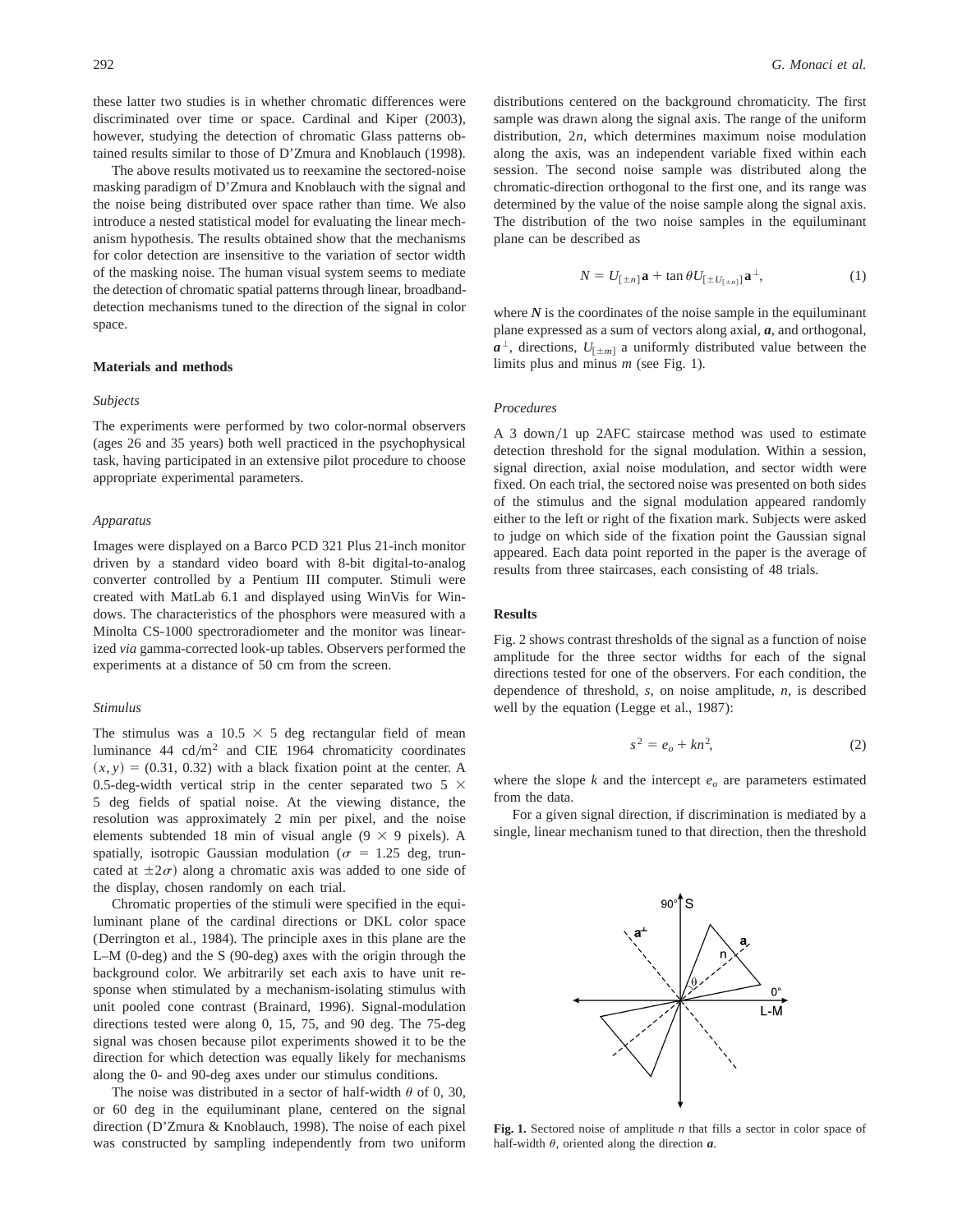

Fig. 2. Sectored noise masking of a signal of azimuth 0 deg (a), 15 deg (b), 75 deg (c), and 90 deg (d). Noise-masking thresholds were measured for sector half-widths 0, 30, and 60 deg. Each data point represents the average of three staircases. Error bars represent the standard error of the mean. The dashed lines represent the best-fitting curves to  $s^2 = e_0 + kn^2$ . Results are for observer IO.

versus noise curve that describes the data should be the same for each sector width of the noise. The performances of such a linear mechanism should not be influenced by the variation of the width of the sectored noise. In contrast, the sensitivity to noise would be expected to decrease with an increase of sector width if a single, intermediate nonlinear (narrow-band) mechanism mediates detection. The sensitivity would be expected to increase if two off-axis linear mechanisms are responsible for detection (D'Zmura & Knoblauch, 1998). The data in Fig. 2 seem to be well described by the linear model, and do not show obvious deviations in the sense of the nonlinear or off-axis mechanism models.

To assess the fit of the linear model, a statistical test was devised. In eqn. (2), we can assume the parameter  $e<sub>o</sub>$  to be constant for each signal direction, as the zero-amplitude noise condition is common to each sector width. The hypothesis then reduces to testing if the gain parameter, *k*, is constant as a function of sector width. To evaluate this, we fit a nested pair of models to the data. In the first instance, eqn. (2) was fit to the data with the parameter

 $e<sub>o</sub>$  held constant across sector width and  $k$  allowed to vary, yielding a model with four parameters. This model corresponds to a general alternative which covers both the nonlinear and the off-axis mechanism models. In the second case, eqn. (2) was fit to the data, with both *eo* and *k* constrained to be fixed across sector widths, yielding a model with just two parameters. The two models are hierarchically related or nested because the second model is a special case of the first. To compare the two models, the sums of square errors from the fits of the two models were compared. If the errors in the models are independent and normally distributed, then the quantity

$$
F = \frac{(\hat{S}_0 - \hat{S}_1)/(df_0 - df_1)}{\hat{S}_1/df_1}
$$
 (3)

has the central distribution  $F_C(d f_0 - df_1, df_1)$ , where  $df_0$  and  $df_1$ are the degrees of freedom for  $\ddot{S}_0$  and  $\ddot{S}_1$ , respectively, the sum of squared residual errors under the two hypotheses (Dobson, 1990).